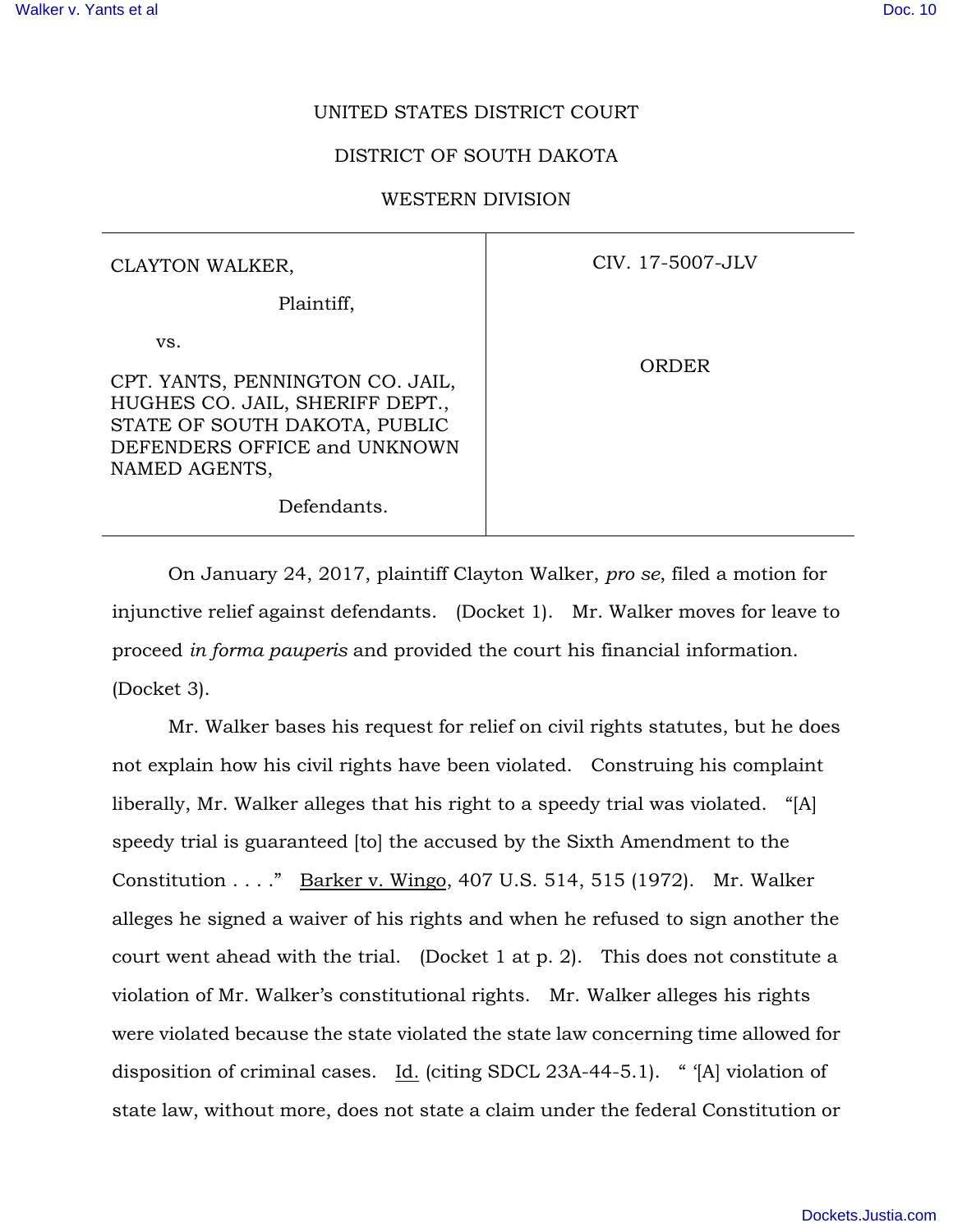42 U.S.C. § 1983.' " Colbert v. Roling, 233 F. App'x 587, 589-90 (8th Cir. 2007) (per curium) (quoting Collins v. Bellinghausen, 153 F.3d 591, 596 (8th Cir. 1998)).

Mr. Walker does not have standing to bring this case in federal court. One essential aspect of the "Cases" or "Controversies" requirement of Article III of the Constitution "is that any person invoking the power of a federal court must demonstrate standing to do so." Hollingsworth v. Perry, 133 S. Ct. 2652, 2661 (2013). "This requires the litigant to prove that he has suffered a concrete and particularized injury . . . ." Id. (citing Lujan v. Defenders of Wildlife, 504 U.S. 555, 560–61 (1992)). "In other words, for a federal court to have authority under the Constitution to settle a dispute, the party before it must seek a remedy for a personal and tangible harm." Id. Mr. Walker cannot prove he suffered "personal" harm because, as he admits in his filings, he did not bring the complaint on his own behalf. To the extent Mr. Walker alleges the practices set out in his motion violated the rights of others, he lacks standing to bring such a claim. See Hodak v. City of St. Peters, 535 F.3d 899, 904 (8th Cir. 2008) ("As a general rule, a plaintiff may only assert his own injury in fact and cannot rest his claim to relief on the legal rights or interests of third parties.") (internal quotation marks omitted).

The court noted the many cases Mr. Walker has filed in Walker v. Jackley, et al., CIV. 16-5015 (Docket 12 at p. 4) (D.S.D. July 28, 2016) ("Mr. Walker's filing history in the Western Division demonstrates his sustained proclivity to file suits without legal merit."). The court finds the time has come where it must limit Mr. Walker's ability to file additional cases.

Accordingly, it is